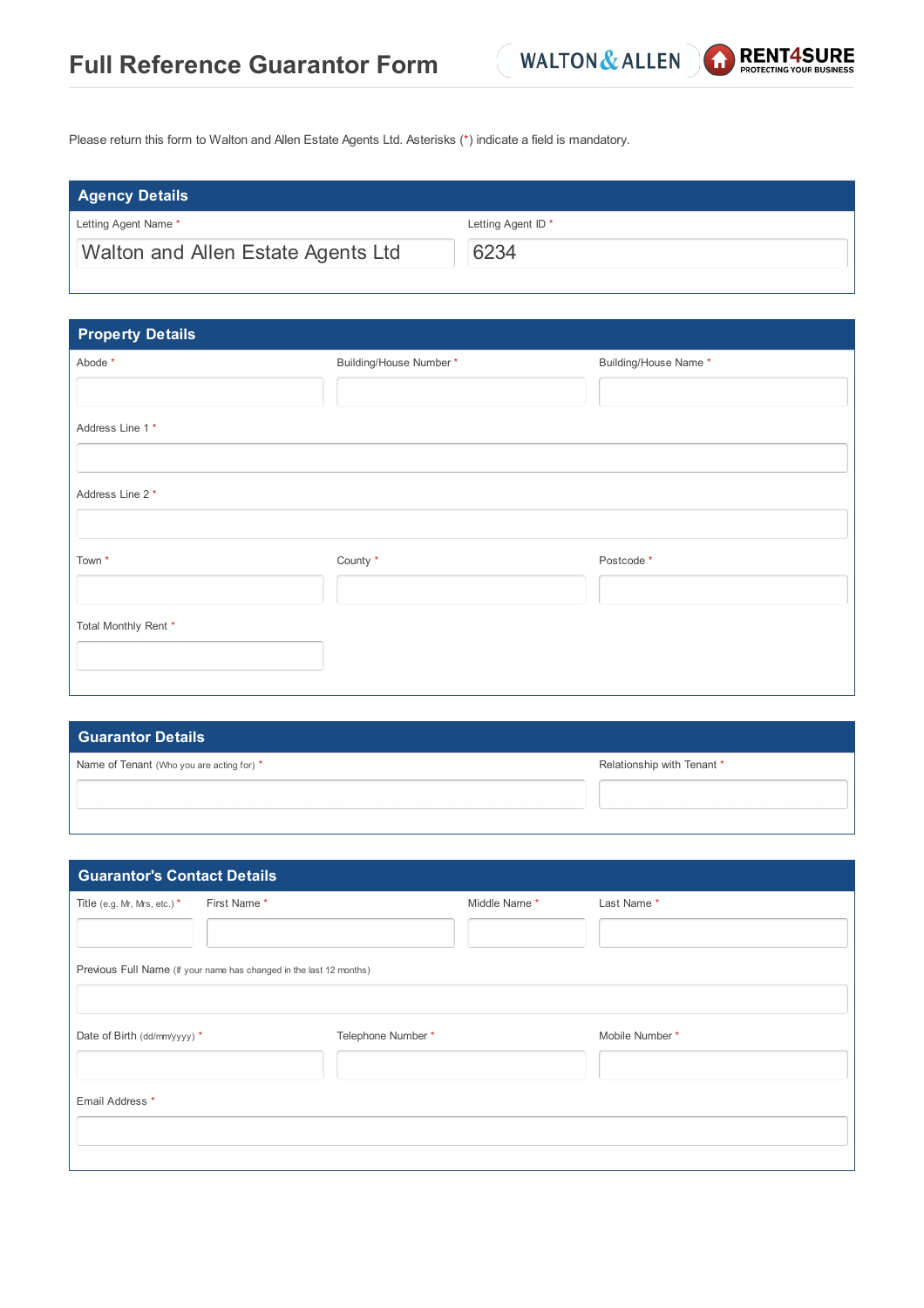| <b>Guarantor's Details</b>                                                                                                                  |                 |                            |                                         |
|---------------------------------------------------------------------------------------------------------------------------------------------|-----------------|----------------------------|-----------------------------------------|
| Marital Status *                                                                                                                            | Do you Smoke? * | Do you have Pets? *        | Any recent Arrears or Adverse Credit? * |
|                                                                                                                                             |                 | and the state of the state | and the state                           |
| If you have had any recent arrears or adverse credit within the last 10 years, please provide details on the 'Additional Information' page. |                 |                            |                                         |

| <b>Guarantor's Current Address Details</b> |       |                                                                                                                             |                  |                       |
|--------------------------------------------|-------|-----------------------------------------------------------------------------------------------------------------------------|------------------|-----------------------|
| Abode *                                    |       | Building/House Number*                                                                                                      |                  | Building/House Name * |
|                                            |       |                                                                                                                             |                  |                       |
| Address Line 1*                            |       |                                                                                                                             |                  |                       |
|                                            |       |                                                                                                                             |                  |                       |
| Address Line 2 *                           |       |                                                                                                                             |                  |                       |
|                                            |       |                                                                                                                             |                  |                       |
|                                            |       |                                                                                                                             |                  |                       |
| Town <sup>*</sup>                          |       | County *                                                                                                                    |                  | Postcode *            |
|                                            |       |                                                                                                                             |                  |                       |
|                                            |       | What is your current residency position? If 'Tenant', please complete the section titled 'Landlord / Agency Details' below. |                  |                       |
| Tenant                                     | Owner | Live with Parents                                                                                                           | Family / Friends |                       |
|                                            |       |                                                                                                                             |                  |                       |
|                                            |       |                                                                                                                             |                  |                       |

| <b>Landlord / Agency Details</b>                  |                         |                           |
|---------------------------------------------------|-------------------------|---------------------------|
| Abode *                                           | Building/House Number * | Building/House Name *     |
|                                                   |                         |                           |
| Address Line 1 *                                  |                         |                           |
|                                                   |                         |                           |
| Address Line 2 *                                  |                         |                           |
|                                                   |                         |                           |
| Town *                                            | County *                | Postcode *                |
|                                                   |                         |                           |
| Name of Landlord / Letting Agent *                | Contact Email Address * | Contact Telephone Number* |
|                                                   |                         |                           |
| Contact First Name*<br>Title (e.g. Mr, Mrs, etc.) | Contact Last Name*      |                           |
|                                                   |                         |                           |
|                                                   |                         |                           |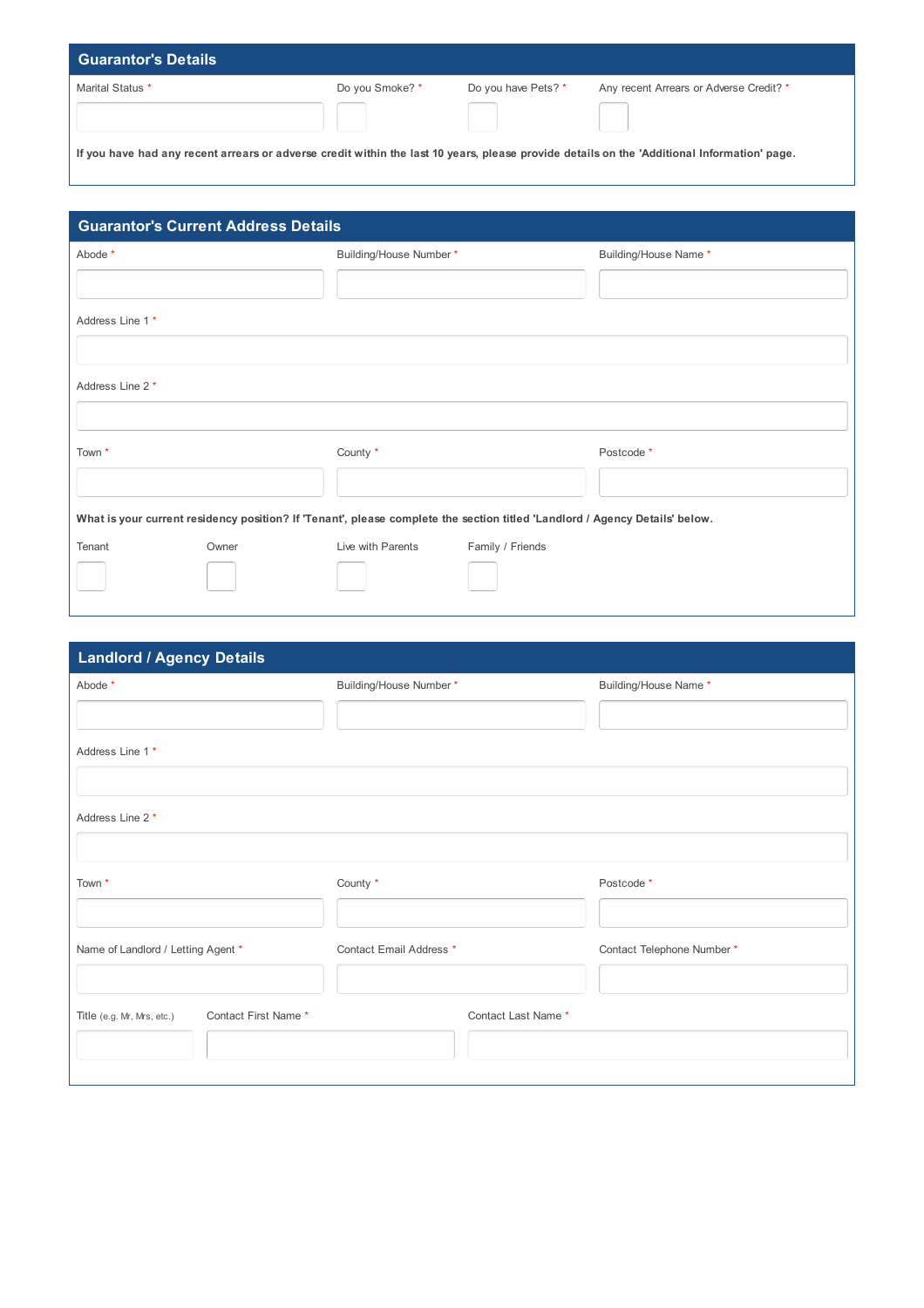| <b>Source of Income</b>      |                     |                                                                                                             |                        |                 |
|------------------------------|---------------------|-------------------------------------------------------------------------------------------------------------|------------------------|-----------------|
| Employed (PAYE)              | Self-Employed       | Investments / Savings                                                                                       | <b>Benefits</b>        | Other           |
| Employer / Accountant Name * |                     |                                                                                                             | Annual Income Amount * |                 |
| Title (e.g. Mr, Mrs, etc.)   | Contact First Name* |                                                                                                             | Contact Last Name *    |                 |
| Primary Contact Number*      |                     | Secondary Contact Number                                                                                    |                        | Contact Email * |
|                              |                     | Comments / Further Information (if you have further income sources, please specify these on the next sheet) |                        |                 |

| <b>Identification</b>       |                                                           |                        |
|-----------------------------|-----------------------------------------------------------|------------------------|
| National Insurance Number * | Identification Type (e.g. passport, driving license, etc) | Identification Number* |
|                             |                                                           |                        |
| Bank Account Number         | Bank Account Sort Code                                    |                        |
|                             |                                                           |                        |
|                             |                                                           |                        |

## **Authorisation**

I confirm that the information provided in this application form is true, accurate and complete. I understand that the information that I have submitted will be used in order to assess my suitability to be granted a tenancy agreement, or to be named on the tenancy agreement as a Guarantor, and I give my consent to the information that I have provided being shared with third parties for this purpose. I understand and agree that current or former employers, landlords and letting agents may be asked to provide additional information about me or to verify information that I have provided, calls for which are recorded for training and monitoring purposes. I further agree that the information that I have provided will be submitted to credit reference agencies in order that a credit check can be conducted. I expressly acknowledge that Rent4sure Limited is not entitled to disclose a copy of my credit report to me but that I may obtain a copy of the report by applying to the relevant credit reference agency directly. I understand that I may be refused a tenancy, or may be found unsuitable to act as a Guarantor, as a result of the searches and references obtained by Rent4sure Limited and I agree that I shall not seek to hold Rent4sure Limited liable for such refusal nor shall I seek to bring any claim against Rent4sure Limited for any loss or damage suffered by me as a result of such refusal. I understand that information which I provide or which is collected about me may be retained on file or stored electronically in accordance with the provisions of the Data Protection Act 1998. I do / do not want Rent4sure Limited passing my contact details to third parties including Intasure Limited, RGA Underwriting Limited and ARC Legal Assistance Limited in order that Rent4sure Limited, or a third party, may contact me by e-mail or telephone about products and services which may be of interest to me, such as Tenants Liability Insurance.

Rent4sure Limited is a data controller under the Data Protection Act 1998. Rent4sure Limited's full privacy policy and a data protection fact sheet are available at www.rent4sure.co.uk.

Guarantor's Name \* The Summary of Guarantor's Signature \* The Content of the Colombia Cuarantor's Signature \* Date (dd/mm/yyyy) \*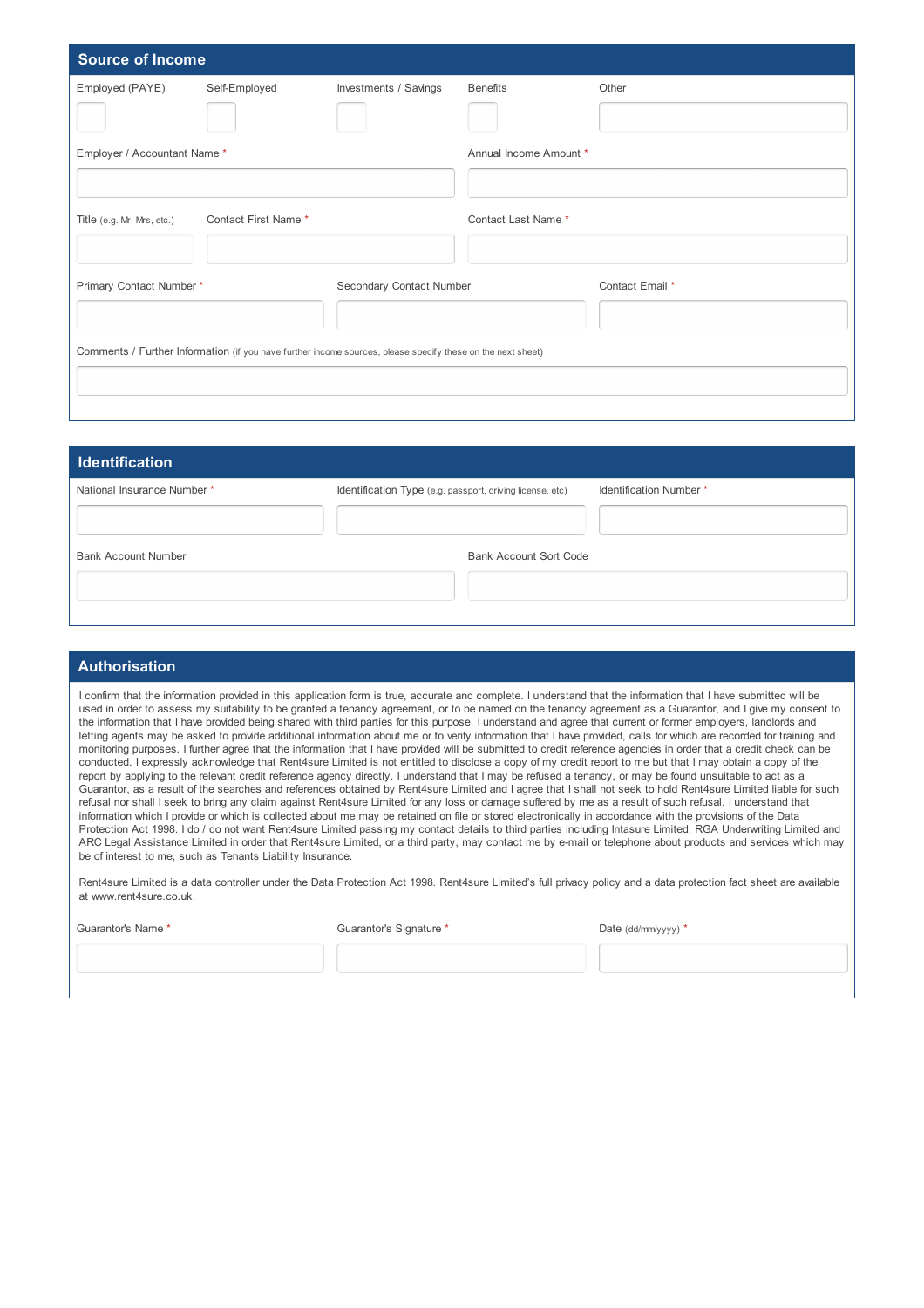**You only need to send this extra page in if you choose to provide any further information..**

## **Additional Information**

If you need to provide any previous addresses, names, credit history or other credentials please describe them below.